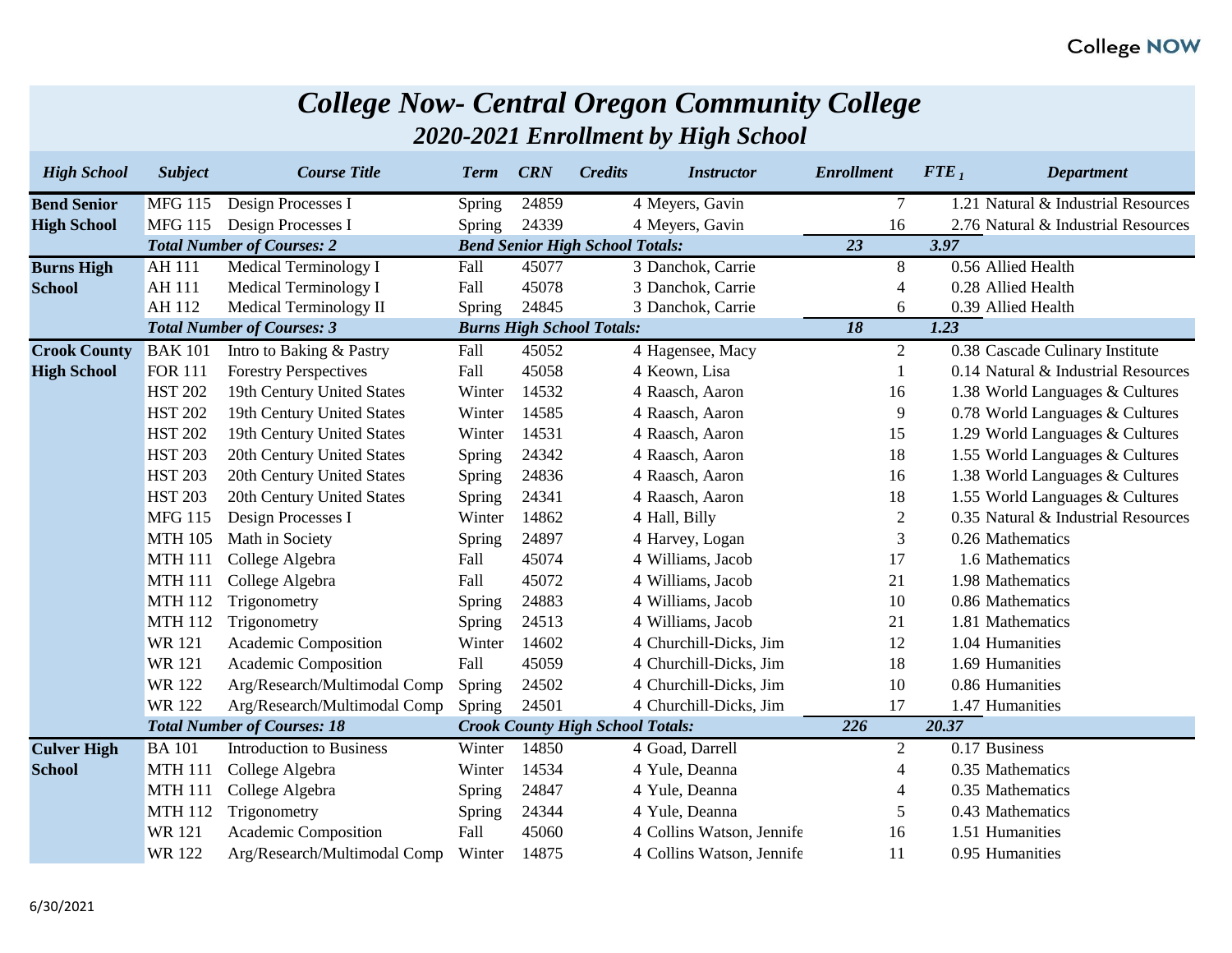| <b>High School</b>          | <b>Subject</b> | <b>Course Title</b>                   | <b>Term</b>                       | <b>CRN</b> | <b>Credits</b>                           | <i><b>Instructor</b></i> | <b>Enrollment</b> | ${FTE}_1$ | <b>Department</b>               |
|-----------------------------|----------------|---------------------------------------|-----------------------------------|------------|------------------------------------------|--------------------------|-------------------|-----------|---------------------------------|
|                             |                | <b>Total Number of Courses: 6</b>     | <b>Culver High School Totals:</b> |            |                                          |                          | 42                | 3.76      |                                 |
| <b>David Douglas</b>        | <b>CUL 101</b> | <b>Introduction to Culinary Arts</b>  | Spring                            | 24895      |                                          | 4 Harvey, Whitney        | 6                 |           | 1.04 Cascade Culinary Institute |
| <b>High School</b>          | <b>CUL 101</b> | <b>Introduction to Culinary Arts</b>  | Spring                            | 24523      |                                          | 4 Harvey, Whitney        | 7                 |           | 1.21 Cascade Culinary Institute |
|                             | <b>CUL 101</b> | Introduction to Culinary Arts         | Spring                            | 24896      |                                          | 4 Harvey, Whitney        | $\overline{4}$    |           | 0.69 Cascade Culinary Institute |
|                             |                | <b>Total Number of Courses: 3</b>     |                                   |            | <b>David Douglas High School Totals:</b> |                          | $\overline{17}$   | 2.94      |                                 |
| <b>Insight School</b>       | <b>AH 111</b>  | Medical Terminology I                 | Fall                              | 45082      |                                          | 3 Payton, Juanita        | 10                |           | 0.71 Allied Health              |
| Oregon                      | AH 112         | Medical Terminology II                | <b>Spring</b>                     | 24848      |                                          | 3 Payton, Juanita        | 6                 |           | 0.39 Allied Health              |
| (ORDCA)                     |                | <b>Total Number of Courses: 2</b>     |                                   |            | <b>Insight School Oregon Totals:</b>     |                          | 16                | 1.10      |                                 |
| <b>La Pine High</b>         | <b>MTH 111</b> | College Algebra                       | Winter 14536                      |            |                                          | 4 Goodall, James         | 14                |           | 1.21 Mathematics                |
| <b>School</b>               | <b>MTH 112</b> | Trigonometry                          | Spring                            | 24346      |                                          | 4 Goodall, James         | 8                 |           | 0.69 Mathematics                |
|                             |                | <b>Total Number of Courses: 2</b>     |                                   |            | La Pine High School Totals:              |                          | $\overline{22}$   | 1.90      |                                 |
| <b>Madras High</b>          | <b>BI</b> 101  | General Biology: Cells & Genes        | Spring                            | 24843      |                                          | 4 Glogau, Kathleen       | 24                |           | 3.11 Science                    |
| <b>School</b>               | <b>BI</b> 101  | General Biology: Cells & Genes        | Spring                            | 24844      |                                          | 4 Glogau, Kathleen       | 8                 |           | 1.04 Science                    |
|                             | ED 150         | Enviro & Curric in ECE                | Fall                              | 45062      |                                          | 4 Mitchell, Julie        |                   |           | 0.14 Social Science             |
|                             | ED 173         | Movement, Music & Arts in ECE Winter  |                                   | 14648      |                                          | 3 Mitchell, Julie        | 5                 |           | 0.54 Social Science             |
|                             | ED 173         | Movement, Music & Arts in ECE Spring  |                                   | 24428      |                                          | 3 Mitchell, Julie        | 3                 |           | 0.32 Social Science             |
|                             | <b>MTH 111</b> | College Algebra                       | Fall                              | 42562      |                                          | 4 Petersen-Hair, Deanne  | 11                |           | 1.04 Mathematics                |
|                             | <b>MTH 111</b> | College Algebra                       | Winter                            | 14538      |                                          | 4 Petersen-Hair, Deanne  | 5                 |           | 0.43 Mathematics                |
|                             | <b>MTH 112</b> | Trigonometry                          | Spring                            | 24511      |                                          | 4 Petersen-Hair, Deanne  | 11                |           | 0.95 Mathematics                |
|                             | <b>MTH 112</b> | Trigonometry                          | <b>Spring</b>                     | 24512      |                                          | 4 Petersen-Hair, Deanne  | 5                 |           | 0.43 Mathematics                |
|                             | <b>WR121</b>   | Academic Composition                  | Spring                            | 24348      |                                          | 4 Jones, Emory           | 11                |           | 0.95 Humanities                 |
|                             | <b>WR121</b>   | Academic Composition                  | <b>Spring</b>                     | 24347      |                                          | 4 Jones, Emory           | 14                |           | 1.21 Humanities                 |
|                             | <b>WR122</b>   | Arg/Research/Multimodal Comp          | Spring                            | 24351      |                                          | 4 Jones, Emory           | 14                |           | 1.21 Humanities                 |
|                             | <b>WR122</b>   | Arg/Research/Multimodal Comp          | Spring                            | 24352      |                                          | 4 Jones, Emory           | 6                 |           | 0.52 Humanities                 |
|                             |                | <b>Total Number of Courses: 14</b>    |                                   |            | <b>Madras High School Totals:</b>        |                          | <b>118</b>        | 11.89     |                                 |
| <b>Mountain View BA 111</b> |                | Applied Accounting I                  | Fall                              | 45065      |                                          | 3 Riper, Steven          | $\overline{2}$    |           | 0.14 Business                   |
| <b>High School</b>          | <b>CJ</b> 100  | <b>Survey Criminal Justice System</b> | Winter                            | 14544      |                                          | 3 Taroli, Lucas          | 12                |           | 0.78 Social Science             |
|                             | <b>CJ</b> 100  | <b>Survey Criminal Justice System</b> | Spring                            | 24504      |                                          | 3 Taroli, Lucas          | 12                |           | 0.78 Social Science             |
|                             | <b>CJ</b> 220  | Intro to Substantive Law              | Fall                              | 45075      |                                          | 3 Taroli, Lucas          | 10                |           | 0.71 Social Science             |
|                             | <b>CJ 220</b>  | Intro to Substantive Law              | Fall                              | 45076      |                                          | 3 Taroli, Lucas          | 14                |           | 0.99 Social Science             |
|                             | CJ 220         | Intro to Substantive Law              | Spring                            | 24505      |                                          | 3 Taroli, Lucas          | $\overline{4}$    |           | 0.26 Social Science             |
|                             | CJ 220         | Intro to Substantive Law              | <b>Spring</b>                     | 24375      |                                          | 3 Taroli, Lucas          | 12                |           | 0.78 Social Science             |
|                             | FA 101         | Introduction to Film                  | Fall                              | 45066      |                                          | 4 Clements, Joel         | 18                |           | 1.69 Humanities                 |
|                             | FA 101         | Introduction to Film                  | Fall                              | 45067      |                                          | 4 Clements, Joel         | 10                |           | 0.94 Humanities                 |
|                             | <b>HHP 270</b> | Sport and Exercise Psychology         | Winter                            | 14553      |                                          | 3 Chroninger, Richard    | 11                |           | 0.71 Health & Human Performance |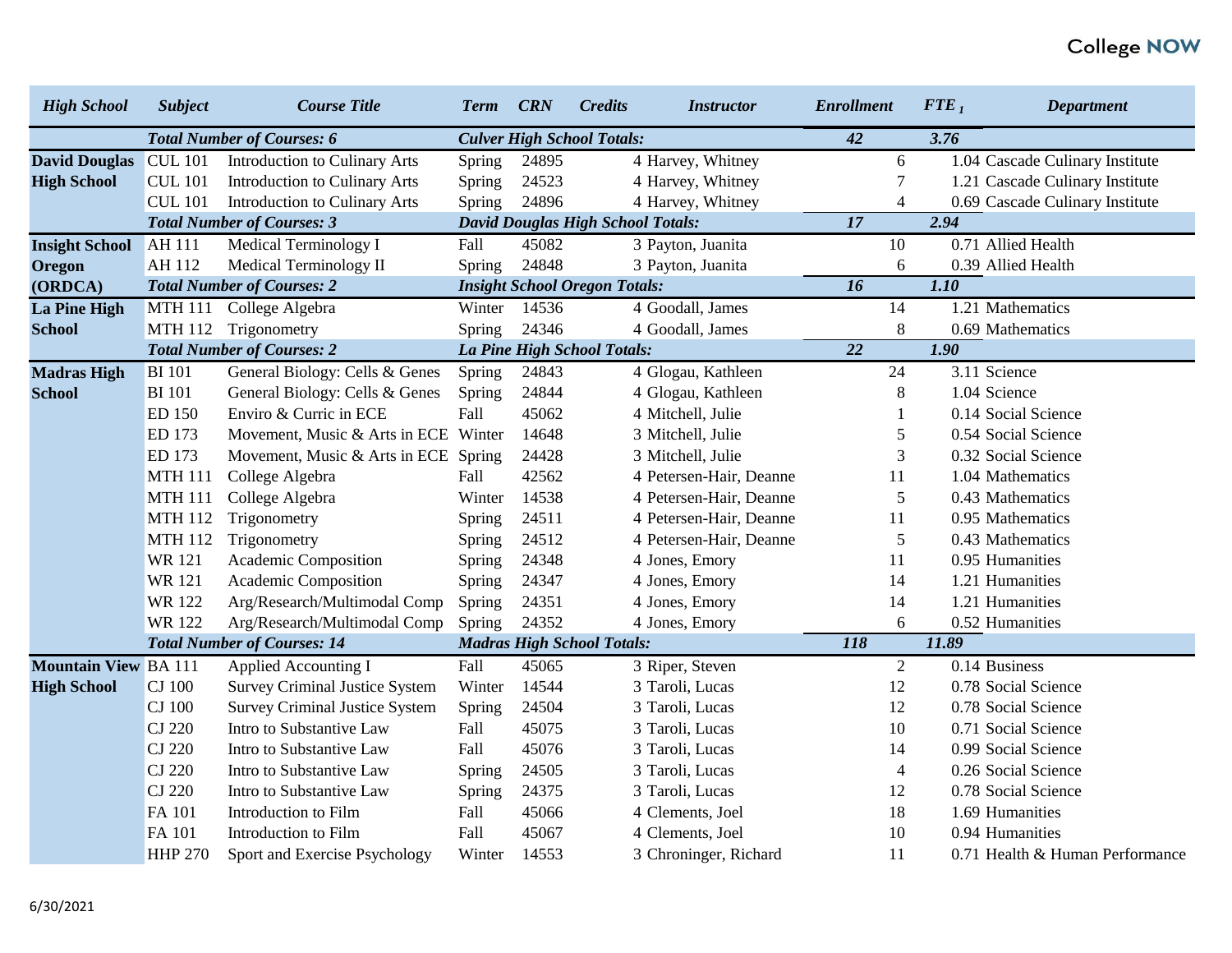| <b>High School</b> | <b>Subject</b> | <b>Course Title</b>                | <b>Term</b>   | <b>CRN</b> | <b>Credits</b><br><b>Instructor</b>      | <b>Enrollment</b> | ${FTE}_1$<br><b>Department</b>  |
|--------------------|----------------|------------------------------------|---------------|------------|------------------------------------------|-------------------|---------------------------------|
|                    | <b>HHP 270</b> | Sport and Exercise Psychology      | <b>Spring</b> | 24516      | 3 Chroninger, Richard                    | 4                 | 0.26 Health & Human Performance |
|                    | <b>HHP 270</b> | Sport and Exercise Psychology      | Winter        | 14552      | 3 Chroninger, Richard                    | 11                | 0.71 Health & Human Performance |
|                    | <b>HHP 270</b> | Sport and Exercise Psychology      | <b>Spring</b> | 24517      | 3 Chroninger, Richard                    | 10                | 0.65 Health & Human Performance |
|                    | <b>HST 202</b> | 19th Century United States         | Winter        | 14845      | 4 Crum, Brian                            | 12                | 1.04 World Languages & Cultures |
|                    | <b>HST 202</b> | 19th Century United States         | Winter        | 14846      | 4 Crum, Brian                            | 21                | 1.81 World Languages & Cultures |
|                    | <b>HST 203</b> | 20th Century United States         | <b>Spring</b> | 24509      | 4 Crum, Brian                            | 19                | 1.64 World Languages & Cultures |
|                    | <b>HST 203</b> | 20th Century United States         | <b>Spring</b> | 24508      | 4 Crum, Brian                            | 9                 | 0.78 World Languages & Cultures |
|                    | <b>MTH 111</b> | College Algebra                    | Winter        | 14844      | 4 Sieveking, Sharon                      | 23                | 1.98 Mathematics                |
|                    | <b>MTH 111</b> | College Algebra                    | Winter        | 14842      | 4 Hutchison, Jennifer                    | 24                | 2.07 Mathematics                |
|                    | <b>MTH 111</b> | College Algebra                    | Winter        | 14843      | 4 Hutchison, Jennifer                    | 16                | 1.38 Mathematics                |
|                    | <b>MTH 111</b> | College Algebra                    | Fall          | 42563      | 4 Romero, Amy                            | 23                | 2.16 Mathematics                |
|                    | <b>MTH 111</b> | College Algebra                    | Fall          | 42564      | 4 Romero, Amy                            | 23                | 2.16 Mathematics                |
|                    | <b>MTH 112</b> | Trigonometry                       | <b>Spring</b> | 24359      | 4 Sieveking, Sharon                      | 22                | 1.9 Mathematics                 |
|                    | <b>MTH 112</b> | Trigonometry                       | <b>Spring</b> | 24358      | 4 Romero, Amy                            | 20                | 1.73 Mathematics                |
|                    | <b>MTH 112</b> | Trigonometry                       | Spring        | 24361      | 4 Hutchison, Jennifer                    | 21                | 1.81 Mathematics                |
|                    | <b>MTH 112</b> | Trigonometry                       | <b>Spring</b> | 24357      | 4 Romero, Amy                            | 16                | 1.38 Mathematics                |
|                    | <b>MTH 112</b> | Trigonometry                       | <b>Spring</b> | 24362      | 4 Hutchison, Jennifer                    | 14                | 1.21 Mathematics                |
|                    | <b>MTH 251</b> | Calculus I                         | Fall          | 45068      | 4 Sieveking, Sharon                      | 22                | 3.11 Mathematics                |
|                    | <b>MTH 251</b> | Calculus I                         | Fall          | 45069      | 4 Sieveking, Sharon                      | 20                | 2.82 Mathematics                |
|                    | <b>MTH 252</b> | Calculus II                        | <b>Spring</b> | 24364      | 4 Sieveking, Sharon                      | 17                | 2.2 Mathematics                 |
|                    | <b>MTH 252</b> | Calculus II                        | <b>Spring</b> | 24363      | 4 Sieveking, Sharon                      | 15                | 1.94 Mathematics                |
|                    | <b>MTH 253</b> | Calculus III                       | Spring        | 24365      | 4 Sieveking, Sharon                      | 5                 | 0.65 Mathematics                |
|                    | <b>PSY 201</b> | Mind and Brain                     | Winter        | 14560      | 4 Vallerga, Taylor                       | $\tau$            | 0.6 Social Science              |
|                    | <b>PSY 201</b> | Mind and Brain                     | Winter        | 14559      | 4 Vallerga, Taylor                       | 14                | 1.21 Social Science             |
|                    | <b>PSY 202</b> | Mind and Society                   | <b>Spring</b> | 24506      | 4 Vallerga, Taylor                       | 11                | 0.95 Social Science             |
|                    | <b>PSY 202</b> | Mind and Society                   | <b>Spring</b> | 24507      | 4 Vallerga, Taylor                       | $\tau$            | 0.6 Social Science              |
|                    | <b>WR121</b>   | Academic Composition               | Winter        | 14555      | 4 Bohnlein, Jordan                       | 23                | 1.98 Humanities                 |
|                    | <b>WR121</b>   | Academic Composition               | Winter        | 14554      | 4 Bohnlein, Jordan                       | 13                | 1.12 Humanities                 |
|                    | <b>WR121</b>   | Academic Composition               | Winter        | 14551      | 4 Clements, Joel                         | 18                | 1.55 Humanities                 |
|                    | <b>WR121</b>   | Academic Composition               | Winter        | 14548      | 4 Clements, Joel                         | 22                | 1.9 Humanities                  |
|                    | <b>WR122</b>   | Arg/Research/Multimodal Comp       | <b>Spring</b> | 24369      | 4 Bohnlein, Jordan                       | 21                | 1.81 Humanities                 |
|                    | <b>WR122</b>   | Arg/Research/Multimodal Comp       | <b>Spring</b> | 24368      | 4 Bohnlein, Jordan                       | 12                | 1.04 Humanities                 |
|                    | <b>WR122</b>   | Arg/Research/Multimodal Comp       | Spring        | 24366      | 4 Clements, Joel                         | 15                | 1.29 Humanities                 |
|                    | <b>WR122</b>   | Arg/Research/Multimodal Comp       | Spring        | 24367      | 4 Clements, Joel                         | 16                | 1.38 Humanities                 |
|                    |                | <b>Total Number of Courses: 44</b> |               |            | <b>Mountain View High School Totals:</b> | 651               | 58.60                           |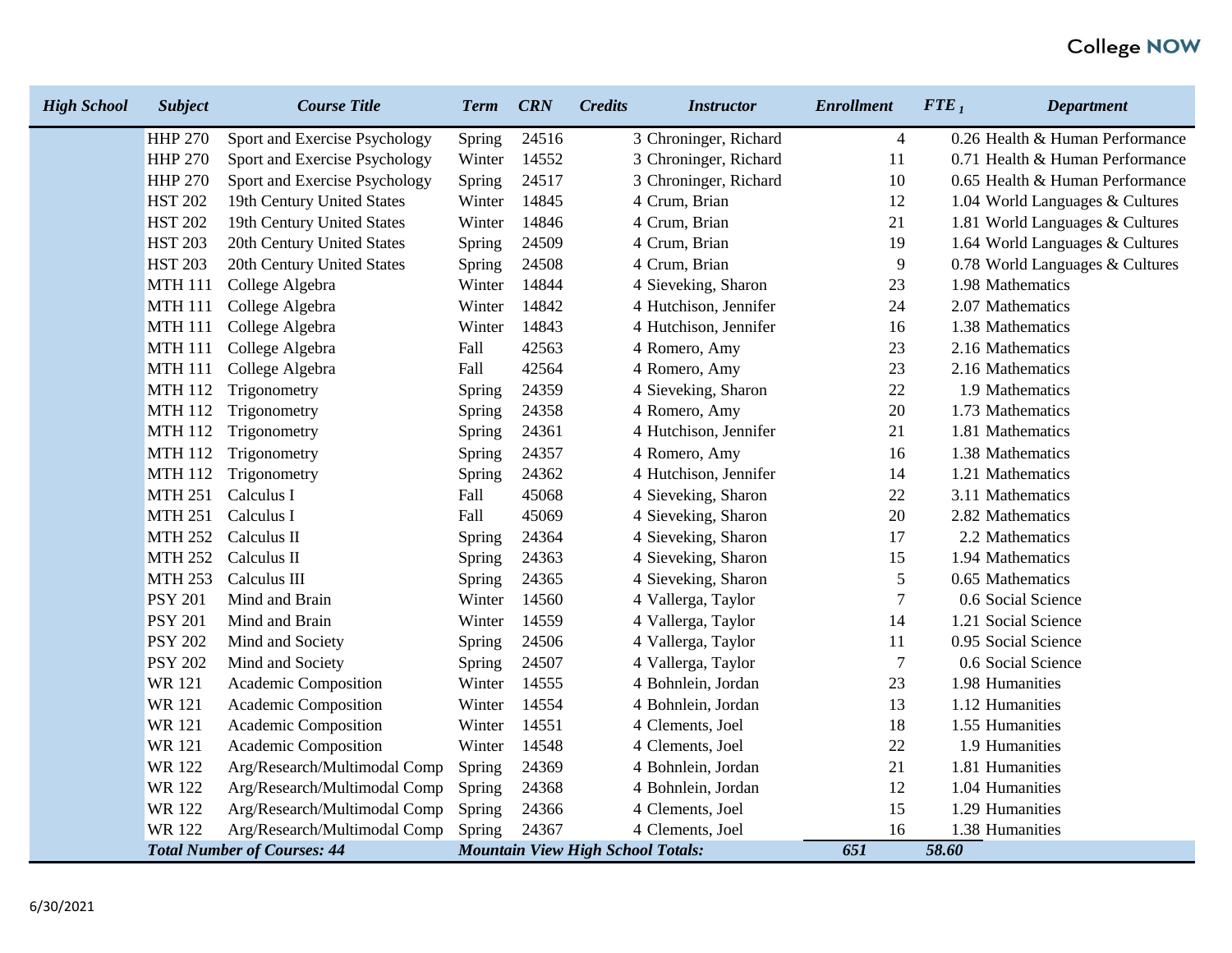| <b>High School</b>  | <b>Subject</b> | <b>Course Title</b>                   | <b>Term</b>   | <b>CRN</b> | <b>Credits</b><br><b>Instructor</b> | <b>Enrollment</b> | ${FTE}_1$ | <b>Department</b>                   |
|---------------------|----------------|---------------------------------------|---------------|------------|-------------------------------------|-------------------|-----------|-------------------------------------|
| <b>Realms High</b>  | <b>MTH 105</b> | Math in Society                       | Fall          | 45073      | 4 Harju, Zachary                    | 12                |           | 1.13 Mathematics                    |
| <b>School</b>       | <b>WR121</b>   | Academic Composition                  | <b>Spring</b> | 24849      | 4 Hanford, Michelle                 | 18                |           | 1.55 Humanities                     |
|                     |                | <b>Total Number of Courses: 2</b>     |               |            | <b>Realms High School Totals:</b>   | 30                | 2.68      |                                     |
| <b>Redmond High</b> | <b>CJ</b> 100  | <b>Survey Criminal Justice System</b> | Winter        | 14564      | 3 Hettiger, Ross                    | $\overline{4}$    |           | 0.26 Social Science                 |
| <b>School</b>       | <b>ENG 104</b> | Intro to Literature: Fiction          | Winter        | 14645      | 4 Sarrett, Rachel                   | 12                |           | 1.04 Humanities                     |
|                     | <b>HST 202</b> | 19th Century United States            | Winter        | 14889      | 4 Baumgartner, Cindy                | 18                |           | 1.55 World Languages & Cultures     |
|                     | <b>HST 202</b> | 19th Century United States            | Winter        | 14565      | 4 Baumgartner, Cindy                | 21                |           | 1.81 World Languages & Cultures     |
|                     | <b>HST 203</b> | 20th Century United States            | Spring        | 24372      | 4 Baumgartner, Cindy                | 17                |           | 1.47 World Languages & Cultures     |
|                     | <b>HST 203</b> | 20th Century United States            | Spring        | 24881      | 4 Baumgartner, Cindy                | 13                |           | 1.12 World Languages & Cultures     |
|                     | <b>MFG 101</b> | <b>Blueprint Reading</b>              | Fall          | 45080      | 3 Kernion, Dan                      | $\mathbf{2}$      |           | 0.28 Natural & Industrial Resources |
|                     | <b>MFG 105</b> | Welding Technology II                 | Fall          | 45081      | 4 Kernion, Dan                      | $\mathbf{1}$      |           | 0.19 Natural & Industrial Resources |
|                     | <b>MFG 115</b> | Design Processes I                    | Fall          | 44762      | 4 Kernion, Dan                      | $\overline{4}$    |           | 0.75 Natural & Industrial Resources |
|                     | <b>WR121</b>   | Academic Composition                  | Spring        | 24882      | 4 Beltran Wagner, Hilda             | 18                |           | 1.55 Humanities                     |
|                     | <b>WR121</b>   | Academic Composition                  | Spring        | 24418      | 4 Beltran Wagner, Hilda             | 6                 |           | 0.52 Humanities                     |
|                     |                | <b>Total Number of Courses: 11</b>    |               |            | <b>Redmond High School Totals:</b>  | <b>116</b>        | 10.54     |                                     |
| <b>Sisters High</b> | <b>HST 202</b> | 19th Century United States            | Fall          | 45054      | 4 Greaney, Gail                     | 11                |           | 1.04 World Languages & Cultures     |
| <b>School</b>       | <b>HST 203</b> | 20th Century United States            | Fall          | 45085      | 4 Greaney, Gail                     | 11                |           | 1.04 World Languages & Cultures     |
|                     | <b>MTH 111</b> | College Algebra                       | Winter        | 14569      | 4 O'Neill, Robert                   | 10                |           | 0.86 Mathematics                    |
|                     | <b>MTH 112</b> | Trigonometry                          | Spring        | 24379      | 4 O'Neill, Robert                   | 9                 |           | 0.78 Mathematics                    |
|                     | <b>WR121</b>   | Academic Composition                  | Fall          | 45056      | 4 Bradley, Matthew                  | 23                |           | 2.16 Humanities                     |
|                     |                | <b>Total Number of Courses: 5</b>     |               |            | <b>Sisters High School Totals:</b>  | 64                | 5.88      |                                     |
| <b>Summit High</b>  | <b>MTH 251</b> | Calculus I                            | Fall          | 45087      | 4 Quick, Kathleen                   | $\tau$            |           | 0.99 Mathematics                    |
| <b>School</b>       | <b>MTH 252</b> | Calculus II                           | Spring        | 24386      | 4 Quick, Kathleen                   | $\overline{7}$    |           | 0.91 Mathematics                    |
|                     | <b>WR121</b>   | Academic Composition                  | Winter        | 14848      | 4 Price, Colin                      | 21                |           | 1.81 Humanities                     |
|                     | <b>WR121</b>   | Academic Composition                  | Winter        | 14849      | 4 Price, Colin                      | $\overline{7}$    |           | 0.6 Humanities                      |
|                     | <b>WR</b> 121  | Academic Composition                  | Winter        | 14582      | 4 Holdredge, Amanda                 | 17                |           | 1.47 Humanities                     |
|                     | <b>WR121</b>   | Academic Composition                  | Winter        | 14581      | 4 Holdredge, Amanda                 | 19                |           | 1.64 Humanities                     |
|                     | <b>WR121</b>   | Academic Composition                  | Winter        | 14847      | 4 Price, Colin                      | 16                |           | 1.38 Humanities                     |
|                     | <b>WR121</b>   | Academic Composition                  | Winter        | 14583      | 4 Holdredge, Amanda                 | 19                |           | 1.64 Humanities                     |
|                     | <b>WR122</b>   | Arg/Research/Multimodal Comp          | Spring        | 24839      | 4 Price, Colin                      | 10                |           | 0.86 Humanities                     |
|                     | <b>WR122</b>   | Arg/Research/Multimodal Comp          | Spring        | 24390      | 4 Holdredge, Amanda                 | 15                |           | 1.29 Humanities                     |
|                     | <b>WR122</b>   | Arg/Research/Multimodal Comp          | Spring        | 24389      | 4 Holdredge, Amanda                 | 19                |           | 1.64 Humanities                     |
|                     | <b>WR122</b>   | Arg/Research/Multimodal Comp          | Spring        | 24391      | 4 Holdredge, Amanda                 | 12                |           | 1.04 Humanities                     |
|                     | <b>WR122</b>   | Arg/Research/Multimodal Comp          | Spring        | 24840      | 4 Price, Colin                      | $\overline{7}$    |           | 0.6 Humanities                      |
|                     | <b>WR122</b>   | Arg/Research/Multimodal Comp          | Spring        | 24841      | 4 Price, Colin                      | $\overline{7}$    |           | 0.6 Humanities                      |